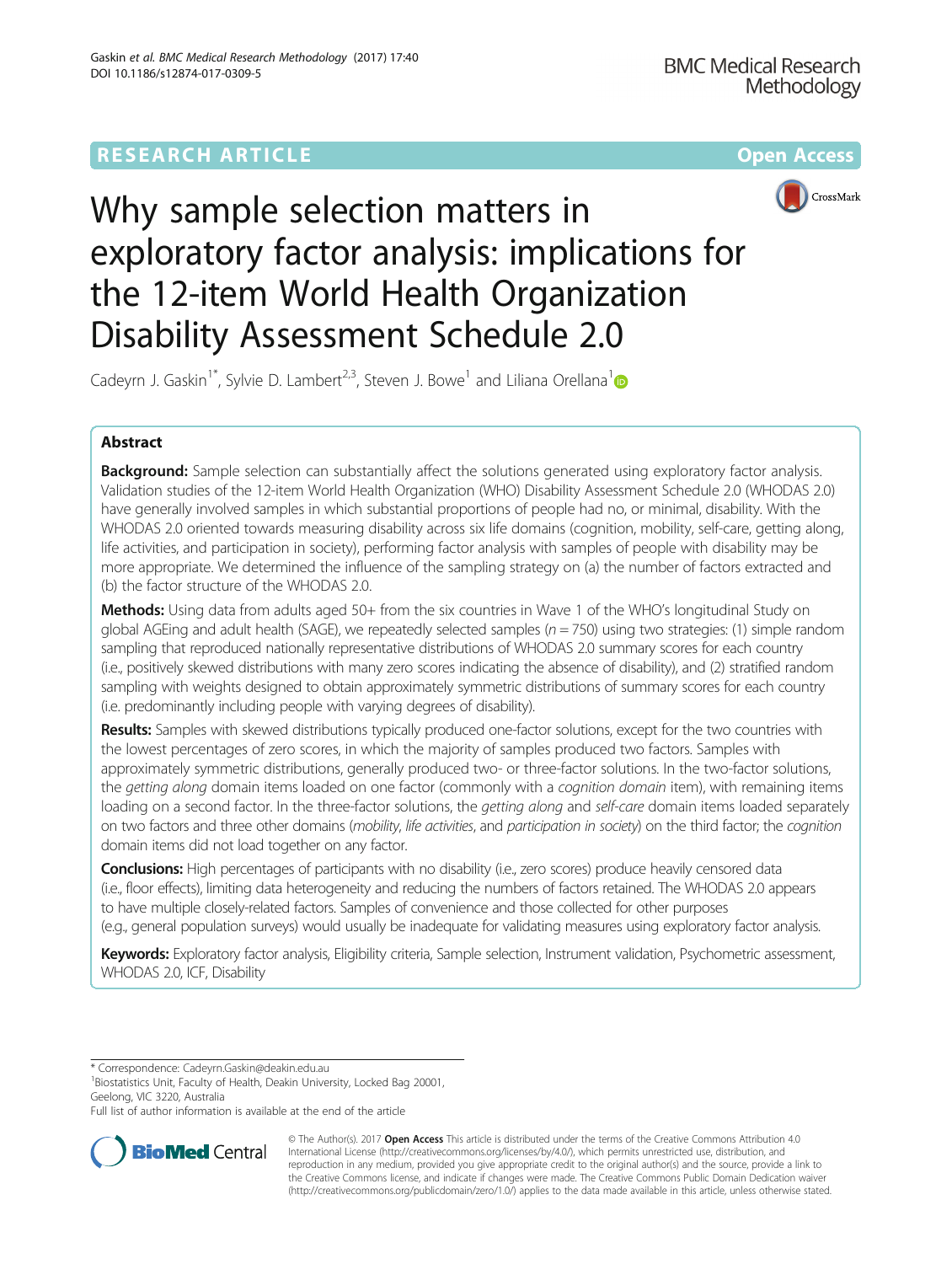## Background

The influence of sample selection on factor analytic solutions has long been recognised [\[1](#page-8-0)–[3](#page-8-0)]. Factor analysis performed on data from diverse populations (e.g., samples from the general population versus samples of people with specific characteristics) can generate different factor solutions, both in terms of the numbers of factors extracted and factor structures [\[2](#page-8-0)]. In the development [[4, 5\]](#page-8-0) and subsequent evaluation [\[6, 7](#page-8-0)] of the World Health Organization Disability Assessment Schedule 2.0 (WHODAS 2.0), general population samples have often been used for factor analyses. With the WHODAS 2.0 designed to measure functioning and disability in adults, the use of samples including people with and without disability makes sense. If, as the name suggests, the instrument is concerned with assessing disability, however, then using data from samples of people with disability to validate the instrument would seem more appropriate.

Selecting appropriate samples is a key consideration when planning to perform factor analysis [[8](#page-8-0)–[11](#page-8-0)]. Homogenous samples, for example, restrict variance and, therefore, reduce factor loadings [\[10\]](#page-8-0). Factor analytic outcomes for a measure of intelligence, for instance, would be quite different when study samples are drawn from the general population (broad range of possible scores) than for, say, samples of postgraduate students (comparatively narrow range of possible scores). For this reason, sampling strategies need to facilitate the selection of participants who are likely to exhibit the range of possible values of the characteristics of interest [\[8](#page-8-0), [9](#page-8-0)]. Samples that have adequate representation of the heterogeneity inherent in the characteristic being measured are preferable [\[9](#page-8-0)–[11](#page-8-0)]. There needs to be balance between people who would score high on a proposed scale and those who would score low [[9](#page-8-0)]. Ensuring that people who are likely to have a diverse range of scores are well represented takes precedence over selecting a sample that is representative of some identified population. Despite this advice, however, there seems to be few examples in the literature of how sampling influences factor analytic outcomes [\[2\]](#page-8-0).

The WHODAS 2.0 is a cross-cultural multidimensional measure of functioning and disability in major life domains [\[4](#page-8-0), [5\]](#page-8-0). Full (36 item) and short (12 item) "screener" versions of the instrument have been developed, the latter of which is the focus of this paper. The WHODAS 2.0 was designed to operationalise the International Classification of Functioning, Disability and Health (ICF) [[12](#page-8-0)], which positions functioning and disability on a continuum, rather than binary opposites. As such, the model and measure were both designed to apply to all people, not just those with disability. Given this perspective, it would seem logical to use samples from the general population for validation work, including factor analysis.

The problem is, however, that the WHODAS 2.0 items focus on the difficulties experienced (from none to extreme) in performing certain activities. That is, the measure assesses the degree of disability without adequately operationalizing functioning. The highest level of functioning a respondent can report is the mere absence of difficulties. There is broad variation in function among people who may report having no difficulties performing a given activity. Take, for example, the item asking about the degree of difficulty experienced in walking a long distance such as a kilometre. A person who is physically unfit, but unimpaired, and an elite marathon runner may both indicate no difficulty performing this activity, but there are clear differences in their levels of functioning. The scale, therefore, censors the responses of people who experience no difficulty with the activities listed in the WHODAS 2.0. Given that the WHODAS 2.0 seems to operationalise disability, and not functioning, assessing the measure's validity with samples of people with disability would seem most appropriate.

In the initial psychometric work on the WHODAS 2.0, factor analysis was undertaken with the pooled data of samples from several populations (general population, people with physical problems, people with mental or emotional problems, people with problems related to alcohol and drugs) in 14 countries [[5](#page-8-0)]. Pooling data from several populations for factor analysis can be problematic [\[13](#page-8-0)]. If there are notable differences in item means between samples, then the inter-correlations between items can be affected when data are pooled. Correlations found between items in pooled data may be due to differences between samples, and may not be present (or, at least, to the same magnitude) when samples are factor analysed separately. In the case of the WHODAS 2.0, there is a reasonable likelihood that item means differed for the various populations (e.g., people with physical problems may have been experiencing disability to a greater extent than the general population), which may have affected item inter-correlations.

Subsequent psychometric evaluations of the 12-item (screener) version of the WHODAS 2.0 have involved samples of adults [\[7\]](#page-8-0), older adults [\[6](#page-8-0)], and people with Huntington disease [[14\]](#page-8-0). In the first two of these studies (i.e., non-disability-specific populations), many of the samples had high percentages of zero scores (ranging up to 75.7% in urban China) on the WHODAS 2.0 [[6, 7](#page-8-0)]. A zero score indicates no activity limitations nor participation restrictions (i.e., no disability). Of the 12 samples used in these two studies, exploratory factor analyses showed there to be a single factor in each of seven samples and two factors in each of five samples. In contrast to studies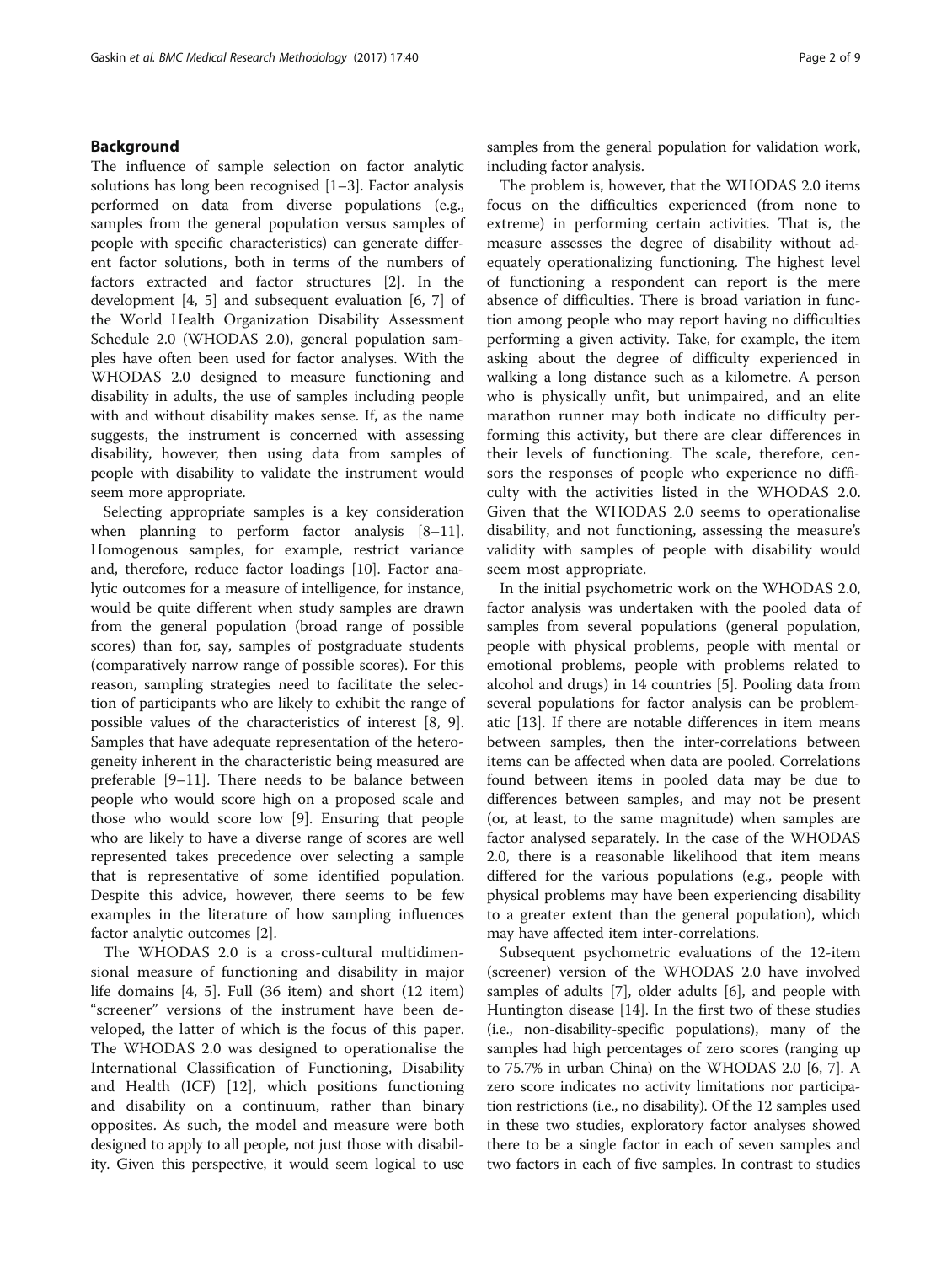showing one- and two-factor solutions, Carlozzi et al. [[14](#page-8-0)] used confirmatory factor analysis to demonstrate that a six-factor structure (in which the six factors were the six domains of the WHODAS 2.0) fitted their data well. In their sample of people with Huntington disease there were no zero scores (i.e., no floor effects), but 19.5% of the sample had the highest possible score on the WHODAS 2.0 (i.e., ceiling effects). The amount of censorship in this study (i.e., ceiling and floor effects) was much less than in studies involving samples of adults [\[7\]](#page-8-0) and older adults [\[6\]](#page-8-0). Although these results are not directly comparable due to the methods of analysis used (i.e., exploratory versus confirmatory factor analysis), they support the premise that the criteria used to select participants can influence factor analytic outcomes.

The factor structure of the WHODAS 2.0 has practical implications for the way in which the instrument is scored. In its initial development, the WHODAS 2.0 was considered unidimensional, which prompted the development of a weighted scoring method based on item response theory [[4, 5](#page-8-0)]. If the WHODAS 2.0 was found not to be unidimensional, the use of this scoring method would need to be reconsidered.

In this study, we investigated the ramifications of using general population (rather than disability-specific) samples on the generation of factor analytic solutions using the 12-item WHODAS 2.0. Using repeated sampling from population-based data, we assessed the influence of different sampling schemes on the number of factors extracted. We then investigated the factor structure of the WHODAS 2.0.

# Method

#### Design

Wave 1 data from the World Health Organization's longitudinal Study on global AGEing and adult health (SAGE) were used for this investigation. The SAGE survey involves nationally representative samples of people aged 50+ from six countries (China, Ghana, India, Mexico, Russian Federation, and South Africa) with smaller samples of people aged 18 to 49 (not included in the present study). A description of the study methods has been provided elsewhere [[15\]](#page-8-0). Briefly, multistage cluster sampling strategies were employed, in which households were allocated to one of two categories: (1) 50+ households and (2) 18–49 households. For each household, one household questionnaire was completed. For the 50+ households, all individuals aged 50+ were invited to be interviewed. The interviews were conducted face-to-face using either paper-based or electronic questionnaires.

World Health Organization disability assessment schedule 2.0 The "screener" version of the WHODAS 2.0 has 12 items, with 2 items from each of six domains (cognition, mobility, self-care, getting along, life activities, and participation in society [\[4](#page-8-0), [5\]](#page-8-0)). Participants are asked about how much difficulty they have had performing certain activities in the past 30 days, and respond to each item on a 5-point Likert scale anchored with *none* (0) and extreme or cannot do (4). Summary scores can be created using simple scoring (whereby responses to each item are summed) or complex scoring (in which items are weighted based on item response theory). Using simple scoring, summary scores can range from 0 to 48, with higher scores indicating greater disability. Initial work showed that the 12-item WHODAS 2.0 explained 81% of the variance of the full, 36-item version [[4](#page-8-0)].

#### Analytical approach

Because this study was focused on the psychometric properties of the WHODAS 2.0, no survey weights were used in the analysis and only participants with complete data for the 12 WHODAS 2.0 items were included. Summary scores for the WHODAS 2.0 were calculated using the simple scoring method (i.e., summing the responses for each item) [[5\]](#page-8-0).

For each country the following approach was used to determine the influence of the type of sample selected for exploratory factor analysis on the number of factors extracted. Random samples of 750 adults were repeatedly selected from the country data using two sampling strategies: (1) simple random sampling that reproduced the distribution of WHODAS 2.0 summary scores in the SAGE dataset (referred to as skewed distributions in this paper) and (2) stratified random sampling with selection probabilities designed to obtain an approximately symmetric distribution around the median value of the WHODAS 2.0 summary scores (referred to as approximately symmetric distributions in this paper). Although we would have preferred to have used a screening strategy to identify people with disability using data other than that provided using the WHODAS 2.0, no other measure in the SAGE survey was suitable for this purpose. For each strategy, 1,000 samples of 750 adults were obtained. Given our expectation that there would be few items loading on each factor and communalities were likely to be reasonably high (i.e., .60 to .80), the sample size of 750 adults was deemed appropriate [\[16](#page-8-0)]. For each one of the 1,000 samples, the number of factors to retain was determined using parallel analysis with polychoric correlations, with principal components analysis as the method of extraction and the mean eigenvalue criterion [\[16](#page-8-0)].

To investigate the factor structure of the WHODAS 2.0, exploratory factor analysis was performed on one random sample ( $n = 750$ ) with a skewed distribution and one with an approximately symmetric distribution from each country. These samples were required to have the same number of factors as the majority of the 1,000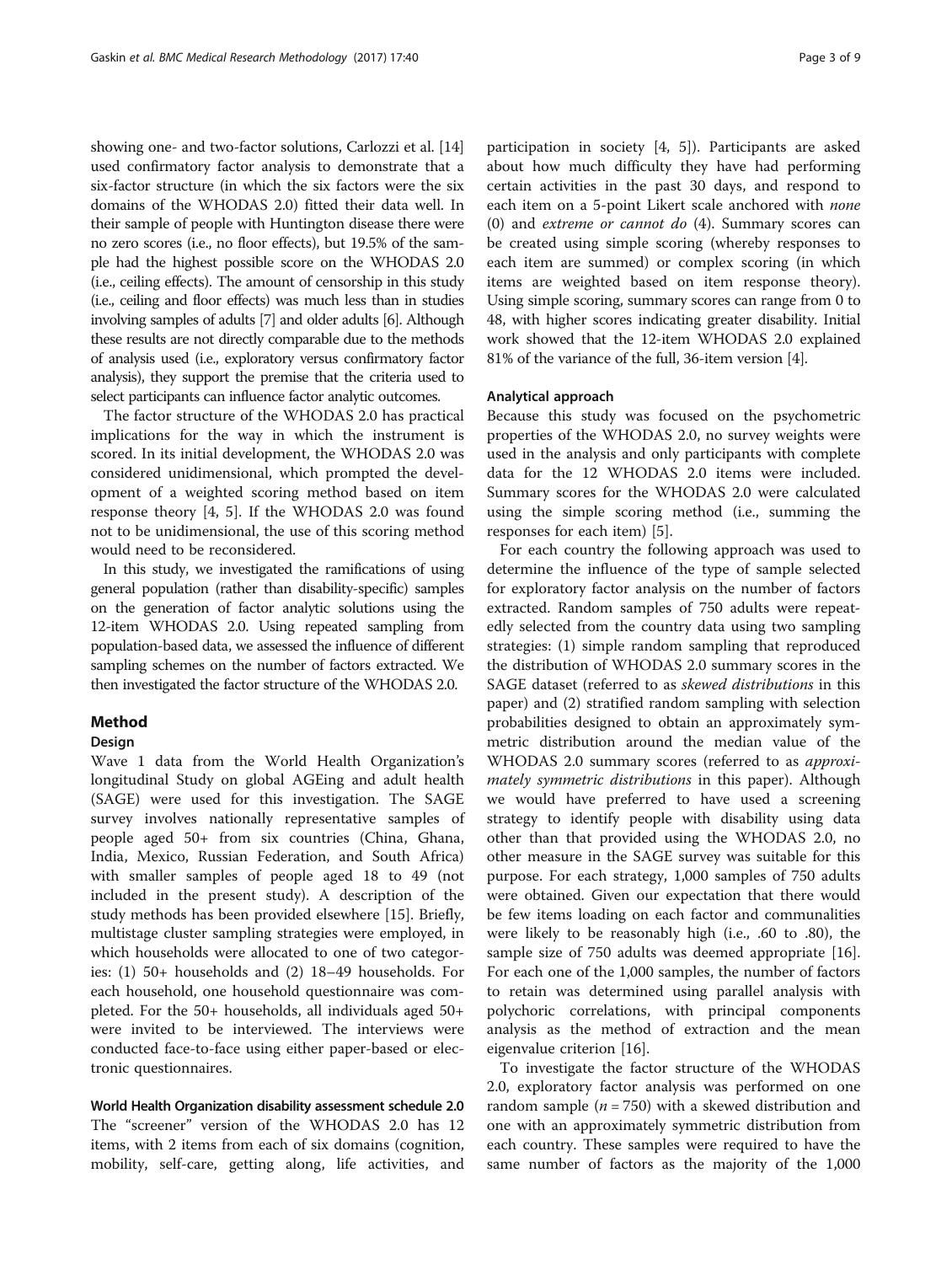samples in our previous analysis. The Kaiser-Meyer-Olkin measures of sampling adequacy for the correlation matrix as a whole and for each item [[17](#page-8-0), [18](#page-8-0)] were used to determine whether the data were suitable for factor analysis. Values above .60 are considered necessary for factor analysis [\[19](#page-8-0)]. The number of factors in each sample was determined using parallel analysis with polychoric correlations, principal components analysis, and the mean eigenvalue criterion. To obtain the factor solutions, minimum residuals estimations with polychoric correlations was the extraction method and Geomin was used to rotate factors [[16\]](#page-8-0).

# Results

### Descriptive statistics

Data from 31,251 adults aged 50+ from the six countries who had responded to all 12 WHODAS items were included in the analysis (Table 1). The percentages of female participants ranged from 47%, in Ghana, to 64%, in Russian Federation. The mean average ages of participants ranged from 62 years, in India, to 68 years, in Mexico.

The distributions of WHODAS 2.0 summary scores differed markedly between the six countries (Table 1), with data from China and India having the most and least skewed distributions, respectively. The percentages of participants with zero scores ranged from 6% (India) to 32% (China). Across countries, participants generally had the most difficulty with "walking long distances" and the least difficulty with "getting dressed" (Table [2](#page-4-0)).

#### Numbers of factors in repeated sampling by country

Figure [1](#page-5-0) displays the distributions of the WHODAS summary scores in random samples from the skewed and approximately symmetric distributions, respectively. All of the samples analysed had one, two, or three factors. Differences between samples from the skewed and approximately symmetric distributions were found in the numbers of factors retained (Table [3](#page-5-0)). The skewed distributions of WHODAS 2.0 scores from each country revealed one factor for most samples of four countries (China, Mexico, South Africa, Ghana) and two factors for most samples of two countries (India, Russian Federation). Of the six countries, India and Russian Federation also had the lowest percentages of participants with zero scores (Table 1). The samples with approximately symmetric distributions, however, predominantly produced either two factors (China, India, Mexico, Russian Federation) or three factors (South Africa, Ghana).

# Factor structure of samples with skewed and approximately symmetric distributions

The measures of sampling adequacy values for the correlation matrices (ranging from .81 to .93) and the individual variables (ranging from .61 to .97) indicated that the data were suitable for factor analysis. A consistent pattern of factor loadings was evident across sampling methods and countries when two factors were extracted (Tables [4](#page-6-0) and [5\)](#page-6-0). In all countries, two items in the domain *getting along* ("making new friends or maintaining current friendships", "dealing with strangers") loaded together strongly on one factor, commonly with a third item from the cognition domain ("learning a new task"). The other nine items loaded on the other factor.

In South Africa and Ghana, for which three factors were obtained from samples with approximately symmetric distributions, the two getting along items loaded strongly on one same factor. The two self-care items ("bathing/washing your whole body", "getting dressed") loaded strongly on a second factor. The third factor included six items: the two *mobility* items ("standing for long periods", "walking a long distance such as a kilometre"), the two life activities items ("taking care of your household responsibilities", "your day to day work"), and the two participation in

| Table 1 Demographic characteristics of the participants and properties of the distributions of WHODAS 2.0 summary scores by country |  |  |
|-------------------------------------------------------------------------------------------------------------------------------------|--|--|
|-------------------------------------------------------------------------------------------------------------------------------------|--|--|

| - 1                                         |            |             |            |                    | $\overline{\phantom{a}}$ |            |
|---------------------------------------------|------------|-------------|------------|--------------------|--------------------------|------------|
|                                             | China      | India       | Mexico     | Russian Federation | South Africa             | Ghana      |
| Sample size (M <sup>a</sup>                 | 12,226     | 6,095       | 2,041      | 3,305              | 3,461                    | 4,123      |
| Demographic characteristics                 |            |             |            |                    |                          |            |
| Female sex                                  | 53%        | 49%         | 60%        | 64%                | 58%                      | 47%        |
| Age – mean (standard deviation)             | 63(9)      | 62(9)       | 68(9)      | 64(10)             | 63(10)                   | 64(11)     |
| WHODAS 2.0 Score Distribution <sup>b</sup>  |            |             |            |                    |                          |            |
| 25th/50th/75th percentiles                  | 0/2/5      | 5/10/16     | 2/5/12     | 3/6/12             | 0/5/13                   | 2/8/15     |
| Mean scores (standard deviation)            | 3.52(5.24) | 11.43(8.61) | 7.79(8.18) | 8.28(7.74)         | 8.01(8.76)               | 9.46(8.56) |
| Skewness (standard error)                   | 2.82(.02)  | 0.97(0.03)  | 1.48(.05)  | 1.45(.04)          | 1.23(.04)                | 1.07(.04)  |
| Percentage of participants with zero scores | 32%        | 6%          | 16%        | 7%                 | 26%                      | 15%        |

Note. <sup>a</sup>Only adults aged 50+ with no missing value in WHODAS items responses were included<br><sup>b</sup>12 item WHODAS 2.0 summary scores (salculated as the sum of item scores) can range from t

<sup>b</sup>12-item WHODAS 2.0 summary scores (calculated as the sum of item scores) can range from 0 to 48, with higher scores indicating greater activity limitations and participation restrictions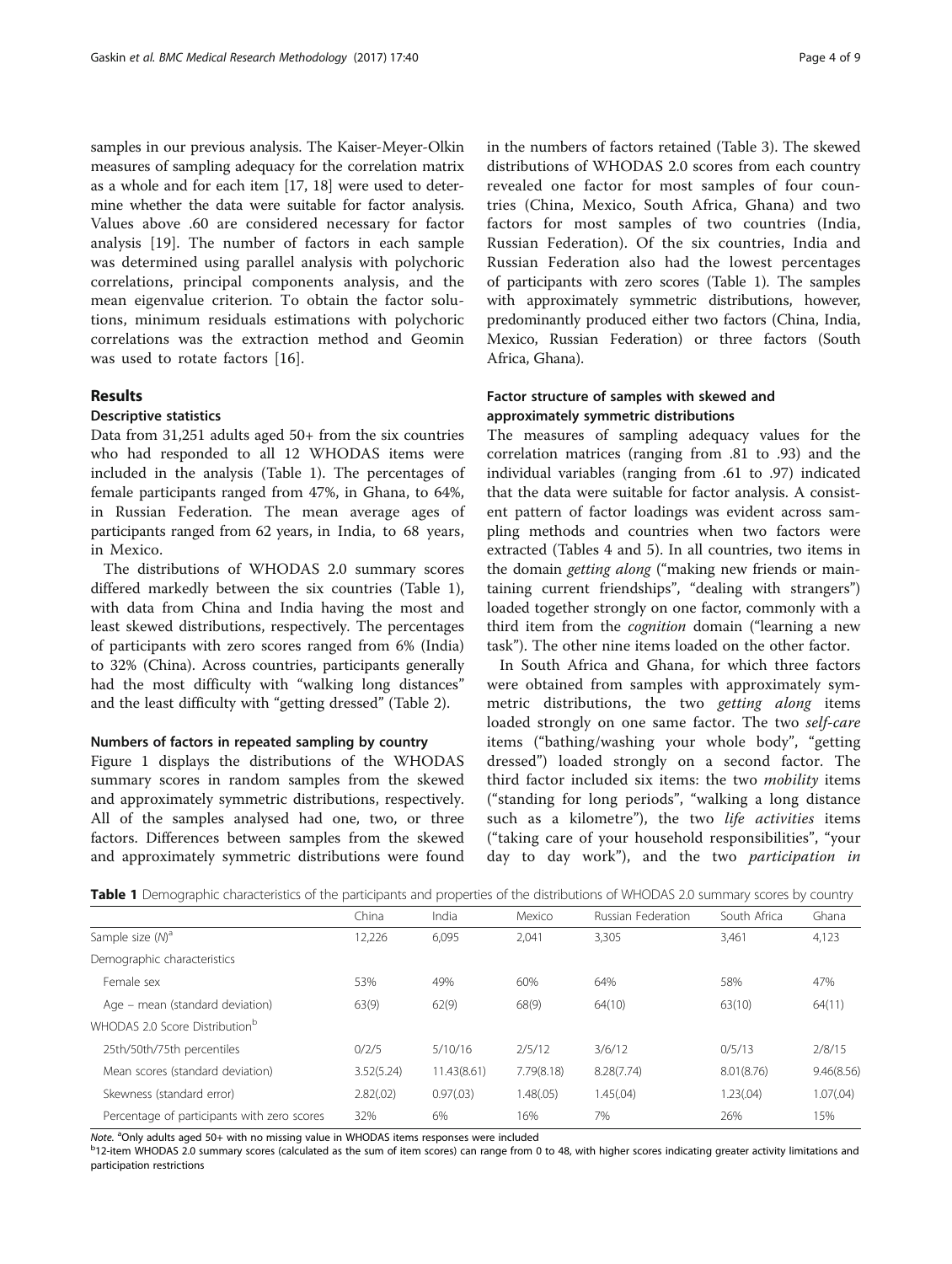<span id="page-4-0"></span>Table 2 Percentage distributions of the WHODAS 2.0 items for each country

|                                             | China              |    |                |                | India          |              |                |                | Mexico         |                |             |    |                |                |                |
|---------------------------------------------|--------------------|----|----------------|----------------|----------------|--------------|----------------|----------------|----------------|----------------|-------------|----|----------------|----------------|----------------|
| Response Options                            | $\mathbf{0}$       | 1  | $\overline{2}$ | 3              | $\overline{4}$ | 0            | 1              | $\overline{2}$ | 3              | $\overline{4}$ | $\mathbf 0$ |    | $\overline{2}$ | 3              | $\overline{4}$ |
| Concentrating on doing something for 10 min | 83                 | 13 | 3              | 1              | 0              | 43           | 31             | 17             | 8              | $\overline{2}$ | 63          | 22 | 11             | 2              | 1              |
| Learning a new task                         | 44                 | 35 | 16             | 5              | $\Omega$       | 32           | 27             | 21             | 15             | 5              | 52          | 28 | 15             | 3              | 1              |
| Standing for long periods                   | 77                 | 15 | 6              | $\overline{2}$ | $\mathbf 0$    | 25           | 30             | 23             | 19             | $\overline{4}$ | 44          | 23 | 20             | 11             | 3              |
| Walking a long distance such as a kilometre | 71                 | 17 | 8              | 3              | $\mathbf{1}$   | 29           | 24             | 20             | 20             | 8              | 45          | 17 | 16             | 12             | 11             |
| Bathing/washing whole body                  | 93                 | 5  | 2              | 1              | $\Omega$       | 82           | 12             | $\overline{4}$ | $\overline{2}$ | $\mathbf{1}$   | 78          | 12 | 6              | 3              | 2              |
| Getting dressed                             | 95                 | 4  | 1              | 0              | 0              | 85           | 10             | 3              | $\overline{2}$ | $\mathbf{1}$   | 73          | 15 | 8              | 3              | 2              |
| Making or maintaining friendships           | 91                 | 7  | 2              | $\Omega$       | $\Omega$       | 56           | 22             | 15             | 6              | $\overline{2}$ | 76          | 17 | 6              | 1              | 0              |
| Dealing with strangers                      | 77                 | 12 | 6              | 4              | 1              | 47           | 24             | 15             | 10             | $\overline{4}$ | 71          | 19 | 8              | 2              | $\mathbf 0$    |
| Taking care of household responsibilities   | 80                 | 14 | $\overline{4}$ | 1              | $\circ$        | 38           | 30             | 19             | 9              | $\overline{4}$ | 62          | 21 | 11             | 4              | 2              |
| Day to day work                             | 89                 | 8  | 3              | $\mathbf{1}$   | $\Omega$       | 54           | 25             | 13             | 6              | 2              | 61          | 21 | 12             | $\overline{4}$ | $\overline{2}$ |
| Joining in community activities             | 84                 | 11 | 3              |                | 0              | 49           | 28             | 14             | 7              | 3              | 67          | 18 | 9              | 3              | 3              |
| Emotionally affected by health condition    | 77                 | 17 | 5              |                | $\mathbf{0}$   | 33           | 36             | 20             | 9              | $\overline{2}$ | 53          | 24 | 17             | 6              | 1              |
|                                             | Russian Federation |    |                |                |                | South Africa |                |                |                |                | Ghana       |    |                |                |                |
| Response Options                            | $\Omega$           |    | 2              | 3              | $\overline{4}$ | 0            |                | 2              | 3              | $\overline{4}$ | 0           |    | $\overline{2}$ | 3              | $\overline{4}$ |
| Concentrating on doing something for 10 min | 77                 | 17 | 3              | $\overline{2}$ | 0              | 58           | 17             | 19             | 5              | -1             | 59          | 27 | 12             | 2              | 1              |
| Learning a new task                         | 48                 | 30 | 14             | 7              | $\mathbf{1}$   | 48           | 19             | 23             | 8              | -1             | 42          | 29 | 23             | 6              | 1              |
| Standing for long periods                   | 33                 | 43 | 13             | 9              | $\overline{2}$ | 48           | 18             | 20             | 11             | 3              | 35          | 25 | 22             | 13             | 5              |
| Walking a long distance such as a kilometre | 33                 | 32 | 14             | 12             | 10             | 48           | 13             | 19             | 14             | 6              | 38          | 21 | 21             | 12             | 8              |
| Bathing/washing whole body                  | 75                 | 18 | $\overline{4}$ | 3              | $\mathbf{1}$   | 87           | $\overline{7}$ | $\overline{4}$ | $\mathbf{1}$   | 1              | 82          | 11 | 5              | $\mathfrak{D}$ | 1              |
| Getting dressed                             | 82                 | 14 | 2              | $\overline{2}$ | $\mathbf{1}$   | 88           | 6              | 4              | $\mathbf{1}$   | 0              | 82          | 11 | 6              | $\mathbf{1}$   | 1              |
| Making or maintaining friendships           | 76                 | 17 | 6              | 1              | $\circ$        | 71           | 14             | 10             | $\overline{4}$ | $\mathbf{1}$   | 64          | 18 | 12             | 5              | 1              |
| Dealing with strangers                      | 69                 | 22 | $\overline{7}$ | $\overline{2}$ | $\mathbf 0$    | 66           | 14             | 14             | 5              | -1             | 65          | 16 | 13             | 5              | 1              |
| Taking care of household responsibilities   | 55                 | 33 | 7.             | 5              | 1              | 62           | 16             | 15             | 5              | 2              | 51          | 26 | 17             | 5              | 2              |
| Day to day work                             | 61                 | 28 | $\overline{7}$ | 4              | $\mathbf{1}$   | 75           | 11             | 9              | 4              | -1             | 51          | 18 | 22             | 6              | 3              |
| Joining in community activities             | 55                 | 28 | $\overline{7}$ | 7              | 3              | 66           | 13             | 13             | 5              | 3              | 51          | 20 | 16             | 8              | 5              |
| Emotionally affected by health condition    | 16                 | 40 | 29             | 14             | 1              | 54           | 19             | 19             | 7              |                | 46          | 29 | 19             | 5              |                |

society items ("joining in community activities in the same way as anyone else can", "emotionally affected by your health conditions"). The two cognition items ("concentrating on doing something for 10 min", "learning a new task") did not load highly on the same factor. One item ("your day to day work") cross-loaded on two factors in the solution for South Africa, and three items ("your day to day work", "joining in community activities in the same way as anyone else can", "emotionally affected by your health conditions") cross-loaded on two factors in the solution for Ghana.

The correlations between factors ranged in from |.15| to |.55|. When two factors were positively correlated, items loaded positively on each factor. When two factors were negatively correlated, items loaded positively on one factor and negatively on the other. In essence, therefore, all factors were positively correlated.

# **Discussion**

The findings illustrate that sample selection (in this instance, we mean the participant selection criteria combined with sampling methods) for a study in which exploratory factor analysis is planned can influence the factor solutions obtained. Consistent with findings from the initial [\[4](#page-8-0), [5\]](#page-8-0) and much of the subsequent [[6, 7](#page-8-0)] psychometric work on the 12-item WHODAS 2.0, when we factor analysed data from samples of older adults from the SAGE study (i.e., the skewed distribution samples) we typically obtained one-factor, and sometimes two-factor, solutions. The choices of samples to use for these validation studies are problematic, however, because (a) the participant selection criteria were typically based on considerations other than validating the 12-item WHODAS 2.0 (e.g., obtaining information about mental health and wellbeing in the general population [[7\]](#page-8-0)), and (b) the sampling methods were not designed to achieve heterogeneity in the characteristic of interest.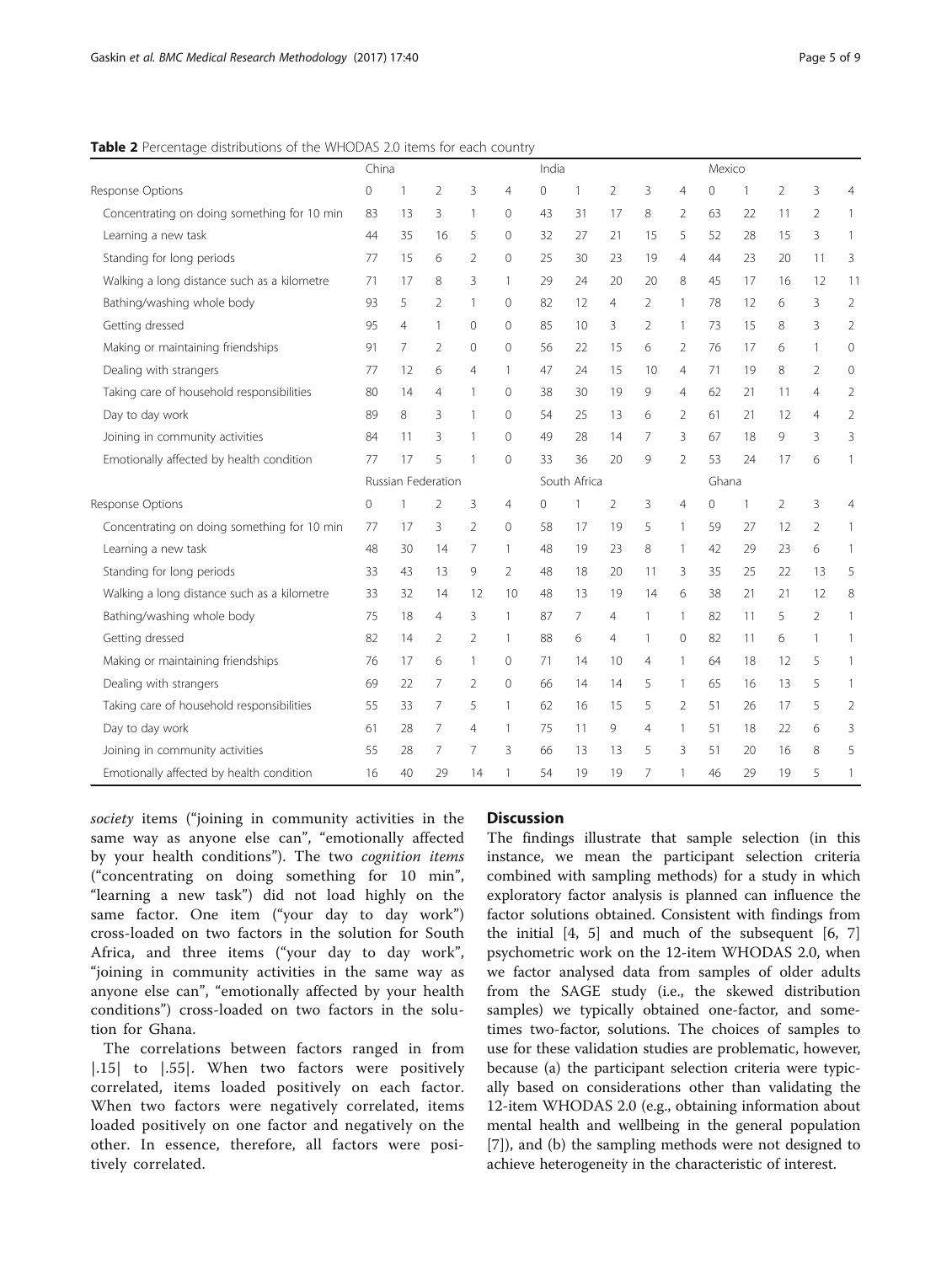<span id="page-5-0"></span>

Our findings are that different factor solutions (e.g., generally more factors) were generated from samples with approximately symmetric distributions on the WHODAS summary scores than those with skewed distributions. That is, sampling specifically designed to achieve heterogeneity with respect to disability resulted in more factors being retained than samples that included large proportions of people with no, or minimal, disability. These findings are consistent with previous research showing that when factor analyses are performed on data from different populations (e.g., a college sample versus a nationwide sample) different factor solutions are generated, both in terms of the numbers of factors extracted and factor

structures [[2\]](#page-8-0). Our results reinforce advice to obtain heterogeneous samples for factor analysis [[9](#page-8-0)–[11](#page-8-0)].

Limited heterogeneity has ramifications for the accuracy of factor analysis. Many zero scores – up to 75.7% in one sample [\[6\]](#page-8-0) – means that large percentages of participants gave the same response for each of the 12 items of the WHODAS 2.0. For these participants, all items are perfectly correlated. In such large percentages, these responses tend to dominate the covariance matrix structure and obfuscate any latent factors. These findings are consistent with previous work showing that as Likert scale data become more skewed, methods for (a) determining the number of factors to rotate and (b) extracting factors are increasingly inaccurate [[20](#page-8-0)–[22](#page-8-0)].

Table 3 Number of samples in which one, two, and three factors were extracted for the skewed distributions (simple random sampling) and *approximately symmetric distributions* (stratified random sampling) for each country

| Number of Factors  | Skewed Distributions |     | Approximately Symmetric Distributions |      |      |  |  |  |  |
|--------------------|----------------------|-----|---------------------------------------|------|------|--|--|--|--|
|                    |                      |     |                                       |      |      |  |  |  |  |
| China              | 993                  |     |                                       | 1000 |      |  |  |  |  |
| India              | 62                   | 938 |                                       | 932  | 18   |  |  |  |  |
| Mexico             | 894                  | 106 |                                       | 1000 |      |  |  |  |  |
| Russian Federation | 6                    | 994 |                                       | 1000 |      |  |  |  |  |
| South Africa       | 1000                 |     |                                       | 396  | 604  |  |  |  |  |
| Ghana              | 587                  | 413 |                                       | 0    | 1000 |  |  |  |  |

Note.  $n = 1000$  samples of 750 adults per country per sampling approach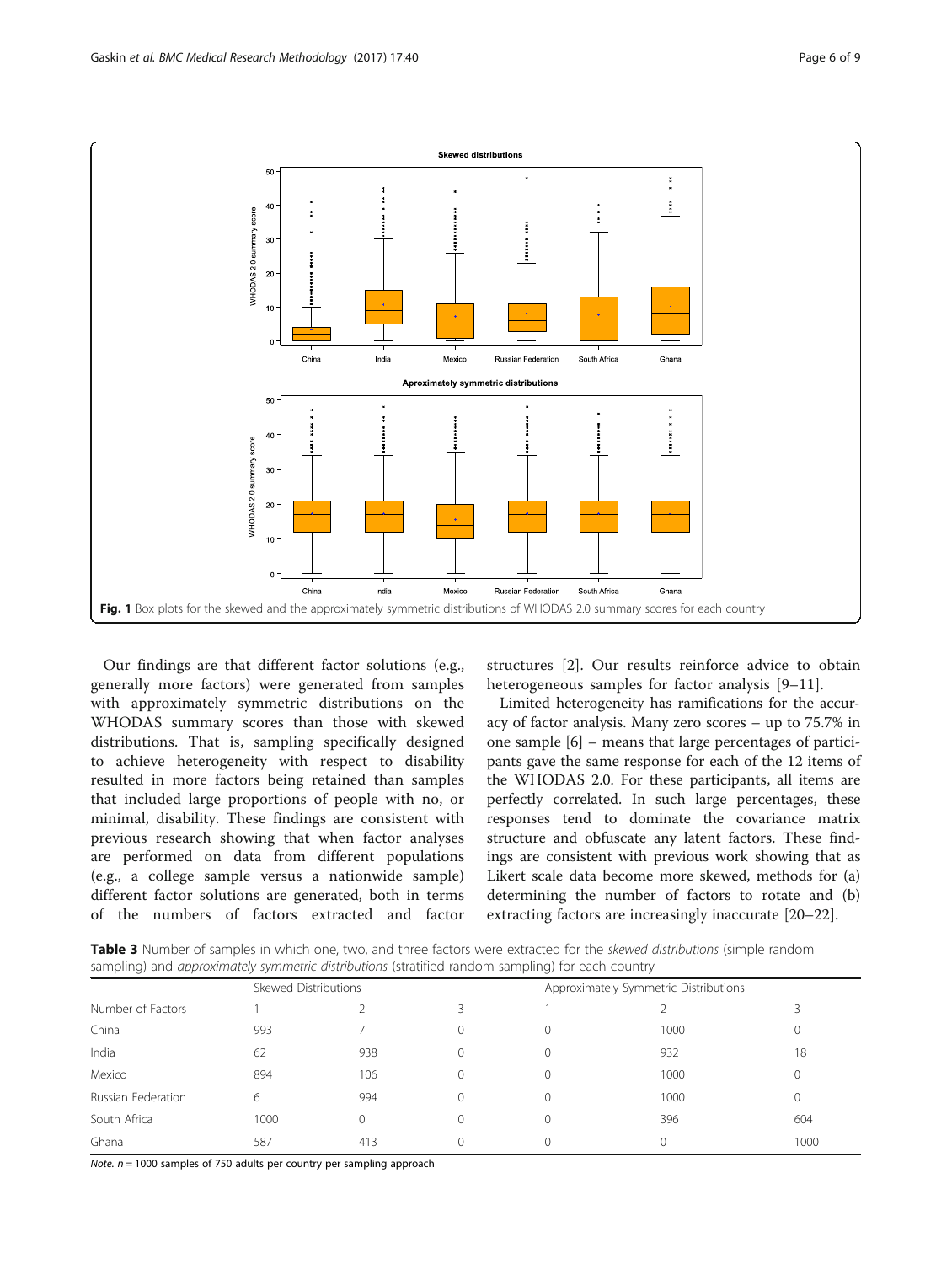|                                             | China | India    |         | Mexico |        | Russian Federation | South Africa | Ghana |  |
|---------------------------------------------|-------|----------|---------|--------|--------|--------------------|--------------|-------|--|
|                                             |       |          |         |        |        | $\mathbf{I}$       |              |       |  |
| Concentrating on doing something for 10 min | .74   | .52      | $-32$   | .76    | .57    | .27                | .76          | .80   |  |
| Learning a new task                         | .59   | .12      | $-59$   | .62    | .52    | .29                | .70          | .70   |  |
| Standing for long periods                   | .78   | .74      | $-0.05$ | .74    | .81    | $-0.05$            | .81          | .73   |  |
| Walking a long distance such as a kilometre | .82   | .70      | $-0.04$ | .75    | .90    | $-09$              | .79          | .74   |  |
| Bathing/washing whole body                  | .95   | .86      | .08     | .88    | .88    | .07                | .85          | .83   |  |
| Getting dressed                             | .95   | .82      | .06     | .87    | .90    | .03                | .89          | .85   |  |
| Making or maintaining friendships           | .74   | .04      | -.86    | .66    | .05    | .88                | .72          | .76   |  |
| Dealing with strangers                      | .57   | $-06$    | -.94    | .61    | $-03$  | .91                | .66          | .72   |  |
| Taking care of household responsibilities   | .82   | .62      | $-15$   | .86    | .93    | $-0.02$            | .89          | .89   |  |
| Day to day work                             | .91   | .86      | .10     | .88    | .94    | $-0.02$            | .90          | .74   |  |
| Joining in community activities             | .86   | .54      | $-27$   | .82    | .77    | .11                | .88          | .79   |  |
| Emotionally affected by health condition    | .70   | .76      | $-0.08$ | .70    | .73    | $-.01$             | .80          | .81   |  |
| Correlations between factors                |       | $H: -55$ |         |        | H: .46 |                    |              |       |  |

<span id="page-6-0"></span>Table 4 Factor pattern matrices for samples based on the skewed distributions of WHODAS 2.0 summary scores for each country

Note. Matrices with one factor are unrotated solutions. Matrices with two factors were rotated using Geomin. Loadings ≥ .40 are bolded

The findings also serve to clarify what heterogeneity means when working with Likert scale data. Maximum heterogeneity in WHODAS 2.0 summary scores would involve including equal proportions of participants with each possible score (i.e., a uniform distribution). Such a sampling approach, however, would include meaningful proportions of people with summary scores at, or near, the extremes of the scale, which would create two issues. First, there are ceiling and floor effects. In the case of the WHODAS 2.0, we saw no evidence of a ceiling effect, but there was a substantial floor effect. Second, all

items at, or near, either extreme are perfectly, or near perfectly, correlated, which affects the covariance matrix structure and the extraction of factors. This finding reiterates the importance of constructing measures in ways that avoid severe ceiling and floor effects in the populations for whom they have been primarily designed.

Our results do not support previously reported findings that the WHODAS 2.0 is unidimensional [\[5](#page-8-0)–[7\]](#page-8-0). We speculate that the one-factor solutions found in previous research may be a consequence of sample selection rather than a reflection of the underlying dimensionality

Table 5 Factor pattern matrices for samples based on the approximately symmetric distributions of WHODAS 2.0 summary scores for each country

|                                             | China  |             | India    |              | Mexico   |               | Russian Federation |              | South Africa                           |               |         | Ghana                                  |              |              |
|---------------------------------------------|--------|-------------|----------|--------------|----------|---------------|--------------------|--------------|----------------------------------------|---------------|---------|----------------------------------------|--------------|--------------|
|                                             |        | $\parallel$ |          | $\mathbb{I}$ |          | $\mathsf{II}$ |                    | $\mathbb{I}$ |                                        | $\mathbf{  }$ | Ш       |                                        | $\mathbb{I}$ | $\mathbb{H}$ |
| Concentrating on doing something for 10 min | .38    | .37         | .45      | $-25$        | .43      | $-30$         | .47                | .31          | .37                                    | .24           | $-11$   | .51                                    | .15          | .13          |
| Learning a new task                         | .06    | .44         | .18      | $-.50$       | .27      | $-33$         | .32                | .39          | .33                                    | .36           | .10     | .09                                    | .38          | .07          |
| Standing for long periods                   | .56    | $-0.02$     | .68      | .04          | .68      | .16           | .66                | $-0.08$      | .70                                    | $-.07$        | $-0.02$ | .00                                    | .21          | .70          |
| Walking a long distance such as a kilometre | .68    | $-0.05$     | .65      | .10          | .65      | .25           | .72                | $-11$        | .78                                    | $-.01$        | .11     | $-06$                                  | .10          | .84          |
| Bathing/washing whole body                  | .92    | $-.01$      | .78      | $-06$        | .70      | $-21$         | .86                | .07          | .02                                    | .05           | $-90$   | .88                                    | .05          | $-06$        |
| Getting dressed                             | .85    | .03         | .79      | $-.04$       | .74      | $-15$         | .89                | .00          | .03                                    | .01           | $-98$   | 1.02                                   | .05          | $-15$        |
| Making or maintaining friendships           | .14    | .80         | .02      | $-.85$       | .00      | $-0.90$       | .01                | .89          | .01                                    | .87           | $-0.05$ | $-.04$                                 | .96          | $-06$        |
| Dealing with strangers                      | $-20$  | .80         | $-0.08$  | $-.89$       | .00      | -.84          | $-.04$             | .90          | $-0.05$                                | .79           | $-0.05$ | .01                                    | .96          | $-15$        |
| Taking care of household responsibilities   | .65    | .06         | .62      | $-.04$       | .69      | $-0.09$       | .84                | .00          | .70                                    | $-.03$        | $-23$   | .33                                    | .26          | .48          |
| Day to day work                             | .87    | $-0.05$     | .80      | .14          | .87      | .09           | .88                | .01          | .50                                    | $-0.03$       | $-49$   | .39                                    | $-06$        | .51          |
| Joining in community activities             | .65    | .18         | .52      | $-25$        | .58      | $-22$         | .67                | .11          | .44                                    | .22           | $-27$   | .00                                    | .46          | .55          |
| Emotionally affected by health condition    | .48    | .12         | .67      | $-0.02$      | .59      | .00           | .57                | .00          | .54                                    | .04           | $-19$   | .44                                    | $-0.07$      | .49          |
| Correlations between factors                | H: .46 |             | $H: -33$ |              | $H: -32$ |               | $  -    $ : .27    |              | H: .27<br>$H  : -49$<br>$II-III: -.33$ |               |         | H: .38<br>H  : .33<br>$II$ -III: $.15$ |              |              |

Note. Matrices were rotated using Geomin. Loadings ≥ .40 are bolded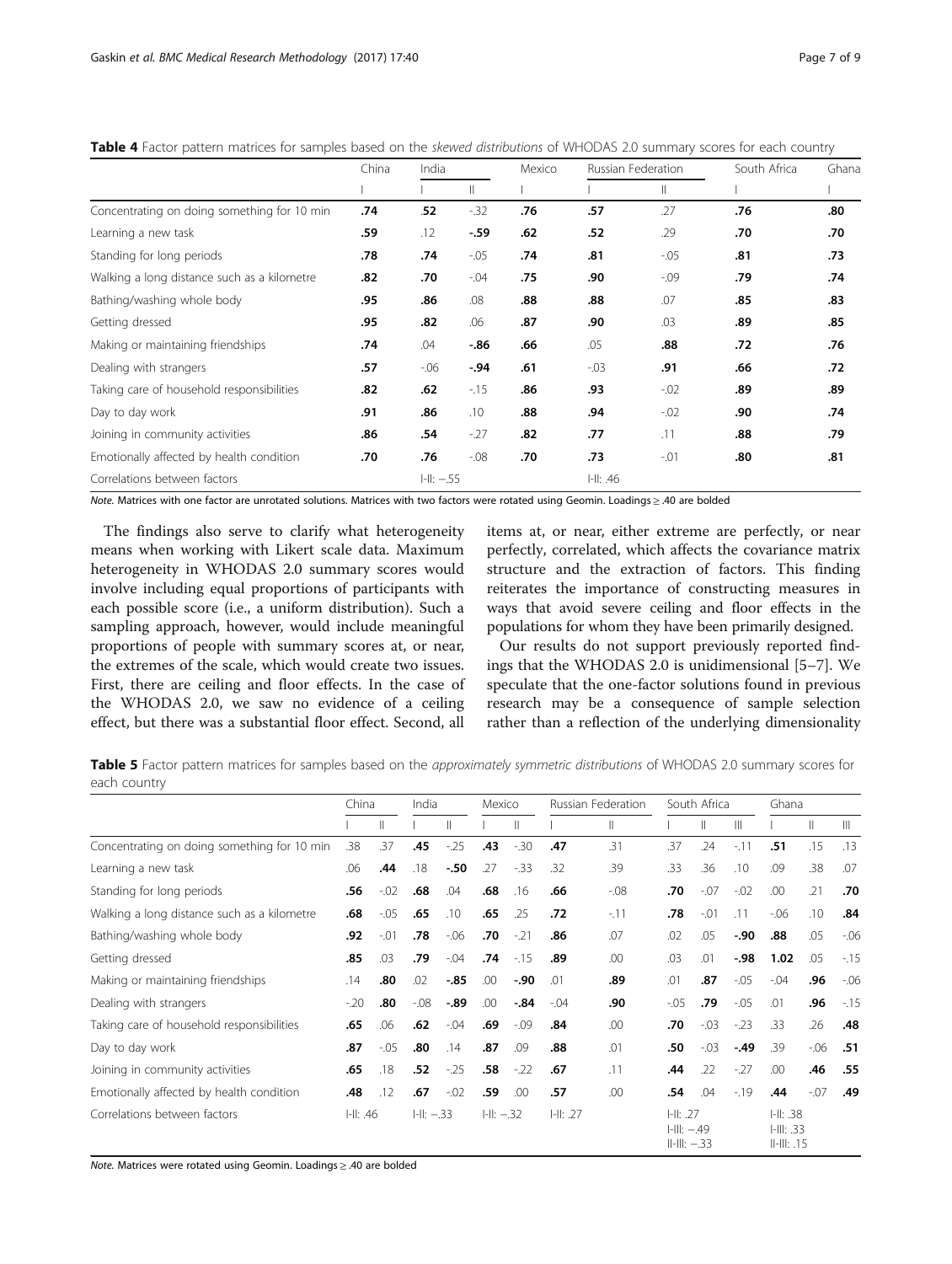of this survey instrument. We are not the first, however, to conclude that more than one factor could be retained [[6, 7, 14\]](#page-8-0). In studies involving adults [[7\]](#page-8-0) and older adults [[6\]](#page-8-0), two factors were present in some of the samples. Both teams of researchers preferred the one-factor solutions, however, on the basis of (a) results from methods of determining the number of factors to extract that have been shown to be inaccurate (e.g., the eigenvalues greater than one rule, scree plots), (b) evidence (from confirmatory factor analysis) that a second-order one factor solution with six first-order factors (i.e., two items loading on each of the major life domains) fitted the data reasonably well [\[7](#page-8-0)], (c) differences across samples with respect to which items loaded on each factor (i.e., meaning that the factors are not easily interpretable), (d) the dominance of the first factor (in terms of variance explained), and (e) the results from the Mokken scale analysis [\[6](#page-8-0)]. One observation that can be made from the results of these studies is that (as in our study) twofactor solutions tended to emerge from samples with fewer zero scores.

Given that two-factor solutions for the 12-item WHO-DAS 2.0 have not been easily interpretable, some researchers have suggested that the measure be considered unidimensional, with "item difficulty" explaining the loading of items on separate factors [\[6](#page-8-0)]. In our study, the three-factor solutions were more interpretable than two factor solutions. In the three-factor solutions, the two getting along items and the two self-care items loaded strongly on separate factors. Even so, the items of three domains (mobility, life activities, participation in society) loaded on one factor, and the loadings of the cognition items were inconsistent across samples from different countries. Although item difficulty may contribute to these findings, alternative explanations include: (a) the samples in our study had limited numbers of participants with severe disability (therefore, restricting the heterogeneity within our samples, even under approximately symmetric sampling), (b) too few items may have been chosen to represent each domain when reducing the WHODAS 2.0 from 36 to 12 items (only two items on a factor is potentially problematic [\[23](#page-8-0)–[25](#page-8-0)]), and (c) some of the items may not adequately represent the constructs underlying each domain (e.g., the item "emotionally affected by health condition" is meant to represent the participation in society domain, but tended to cross-load in solutions where three factors were obtained). Perhaps more factors would have been recovered (possibly aligning with the six domains) if we were able to include people with more severe impairments in our samples. The inconsistency within these findings make the unidimensional model for the WHODAS 2.0 easier for researchers to use.

Our findings, and those of previous studies [\[5](#page-8-0)–[7](#page-8-0)], are probably due to the way the WHODAS 2.0 was designed. An instrument designed to measure functioning and disability in the general population needs a scale that can measure differences in the severity of disability as well as in the degree of functioning. The WHODAS 2.0, however, only measures severity of disability. Operationalising functioning as the absence of disability sharply censors the broad range of differences in human functioning. This mismatch between model and its operationalisation invites several possible remedies, including (a) reconceptualising the ICF to focus on disability, and (b) redeveloping the WHODAS 2.0 to measure broad differences in functioning, as well as disability. The first of these alternatives is rather regressive, with contemporary writings challenging the binary thinking on disability and normalcy [\[26](#page-8-0), [27](#page-8-0)]. Producing a new measure of functioning and disability would seem the preferable option.

There are some limitations of this study. First, although the SAGE datasets available for each country were large, they contained few adults with severe disability, which reduced the potential heterogeneity we could achieve when sampling from the datasets. Second, we had no way of sampling people with disability other than through using the WHODAS 2.0 summary scores. The SAGE survey contains questions on a limited range of health conditions (e.g., arthritis, angina, chronic lung disease, depression). Therefore, other than using the WHODAS 2.0, there was no way of identifying people with disability in the dataset. Third, our study focused on adults aged 50+. Many of the participants could be expected to have acquired impairments later in life, which may mean their experiences of disability were different to, say, younger people with childhood-onset impairments. Therefore, our findings do not necessarily extend to younger people.

#### Conclusions

Several messages from the findings of this study are worth emphasising. First, participant selection criteria and sampling methods matter when it comes to using exploratory factor analysis in the process of validating a measure. Samples that are not relevant to the focus of the measure (e.g., using population-based samples when disability-specific samples would be more appropriate) have the potential to generate heavily censored and highly skewed data, which are not usually sufficiently heterogeneous with respect to the characteristic of interest. Second, measures that produce severe ceiling or floor effects are problematic for exploratory factor analysis. Taking these first two points together, the findings highlight that the factors produced are a property of the measure and the population of interest. Third, the